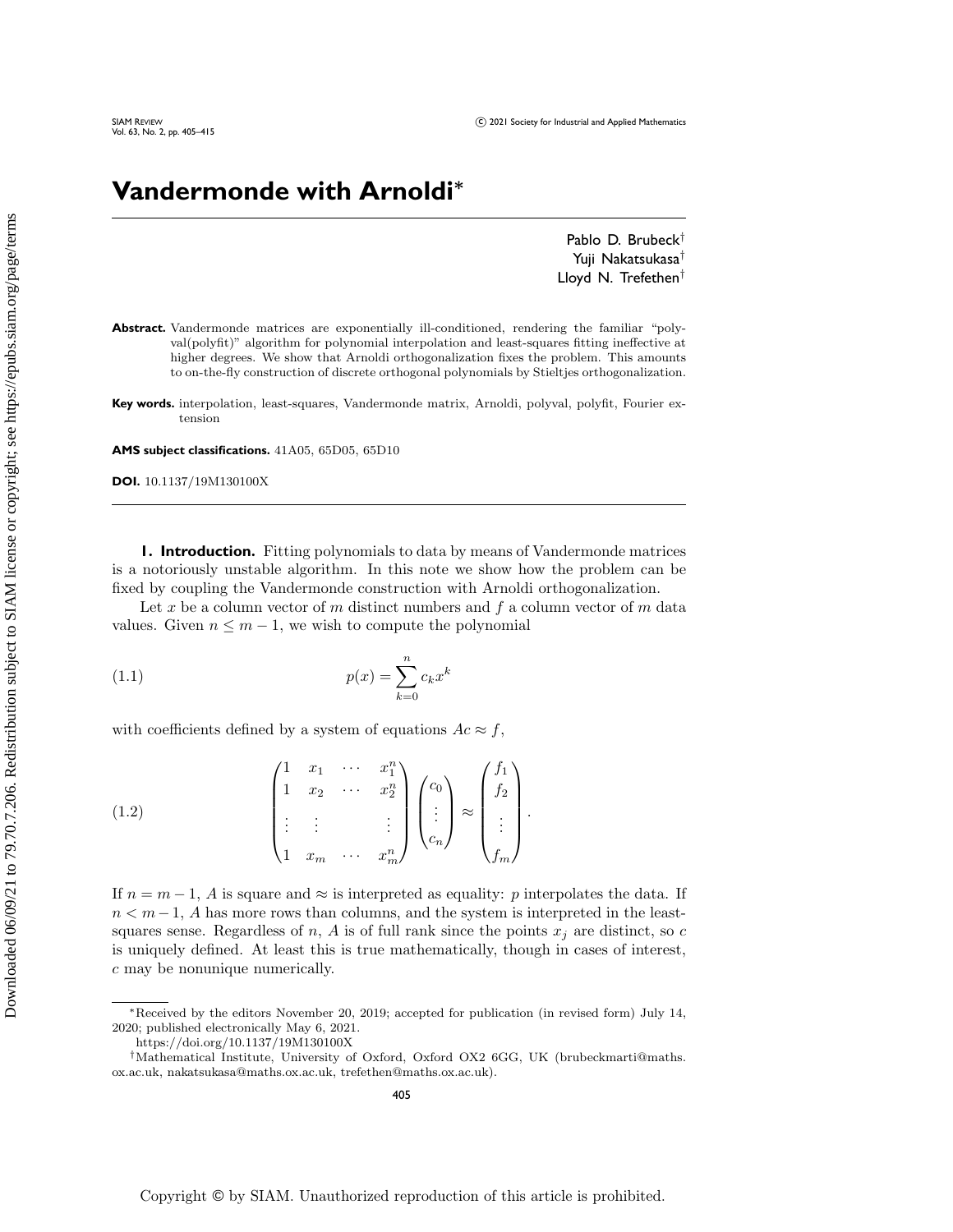Once [\(1.2\)](#page-0-0) has been solved, the evaluation of p at a set of points  $s_1, \ldots, s_M$ amounts to the computation of the matrix-vector product

<span id="page-1-0"></span>(1.3) 
$$
\begin{pmatrix} y_1 \\ y_2 \\ \vdots \\ y_M \end{pmatrix} = \begin{pmatrix} 1 & s_1 & \cdots & s_1^n \\ 1 & s_2 & \cdots & s_2^n \\ \vdots & \vdots & & \vdots \\ 1 & s_M & \cdots & s_M^n \end{pmatrix} \begin{pmatrix} c_0 \\ \vdots \\ c_n \end{pmatrix}.
$$

<span id="page-1-1"></span>**2. Example 1: Interpolation in Chebyshev Points.** Consider polynomial interpolation of  $f(x) = 1/(1+25x^2)$  in  $n+1$  Chebyshev points  $x_j = \cos(j\pi/n), 0 \leq j \leq n$ . This is a well-conditioned problem, satisfying  $\| p\| / \| f \| < 1 + (2/\pi) \log(n + 1)$  in the  $\infty$ -norm [\[26,](#page-10-0) Thm. 15.2], yet if we apply [\(1.2\)](#page-0-0) and [\(1.3\)](#page-1-0) as written, the result is a failure. Specifically, we execute in MATLAB the codes

```
function c = polyfit(x, f, n)A = x.\hat{O}(0:n);c = A \f;
function y = polyval(c, s)n = length(c)-1;B = s.\hat{O}(0:n);y = B * c;
```
where s is a vector of 1000 points in  $[-1, 1]$ . The left column of images in Figure [2.1](#page-2-0) shows the results. For  $n = 80$ , the interpolant is plainly inaccurate, and the plot of error against n shows that after  $n = 40$  or so, only 1-3 digits of accuracy are achieved. (The errors vary widely in the range of about  $10^{-4}$  to  $10^{-2}$ , and the reader will very likely see different details on his or her own machine. If one does the same experiment with the versions of polyfit and polyval provided in MATLAB, the results are much worse, a consequence of the order of the columns of the Vandermonde matrix being reversed.)

On the other hand, suppose we execute the following alternative codes, which will be explained in section [4.](#page-3-0) The "A" stands for Arnoldi.

```
function [d,H] = polyfitA(x,f,n)m = length(x);Q = \text{ones}(m, 1);H = zeros(n+1, n);for k = 1:nq = x.*Q(:,k);for j = 1:kH(j,k) = Q(:,j)*q/m;q = q - H(j,k)*Q(:,j);end
    H(k+1, k) = norm(q)/sqrt(m);Q = [Q q/H(k+1, k)],end
d = Q \ f;
```
Downloaded 06/09/21 to 79.70.7.206. Redistribution subject to SIAM license or copyright; see https://epubs.siam.org/page/terms Downloaded 06/09/21 to 79.70.7.206. Redistribution subject to SIAM license or copyright; see https://epubs.siam.org/page/terms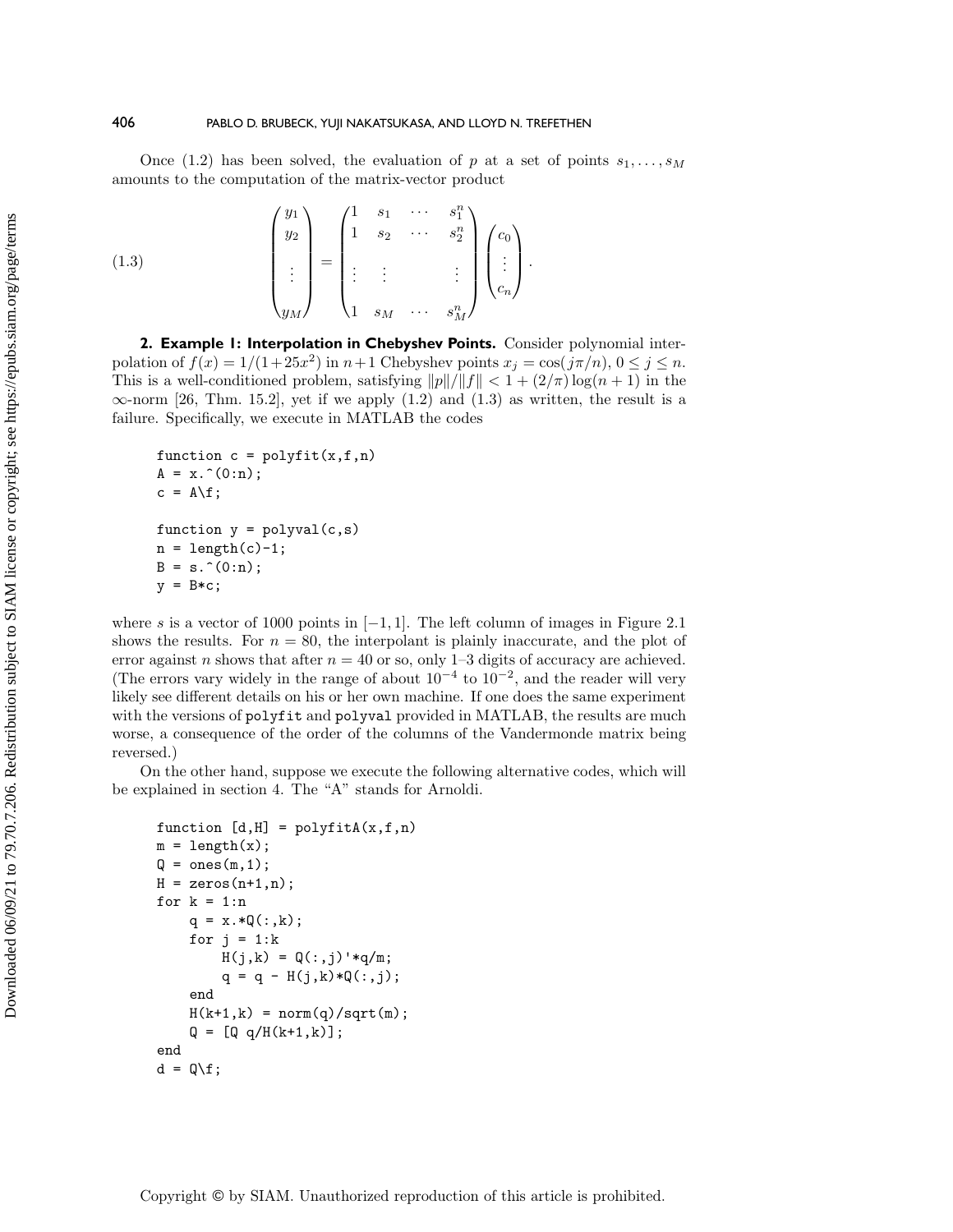<span id="page-2-0"></span>

**Fig. 2.1** On the left, the degree n Chebyshev interpolant to  $f(x) = 1/(1 + 25x^2)$  computed unstably by direct application of [\(1.2\)](#page-0-0) and [\(1.3\)](#page-1-0) via the codes polyfit and polyval for  $n = 80$ (above) and its error for even values of n from 2 to 200 (below). (The results computed by the MATLAB versions of polyfit and polyval would be worse.) On the right, the same computations with the Arnoldi-based codes polyfitA and polyvalA.

```
function y = polyvalA(d,H,s)M = length(s);W = ones(M,1);n = size(H, 2);
for k = 1:nw = s.*W(:,k);for j = 1:kw = w - H(j, k) * W(:, j);end
    W = [W W/H(k+1, k)],end
y = W*d;
```
The right column of Figure [2.1](#page-2-0) shows the results, now converging cleanly down to machine precision. For this problem, other stable algorithms are also known involving the barycentric interpolation formula or the computation of Chebyshev series coefficients of the polynomial interpolant [\[6,](#page-9-0) [18,](#page-9-1) [24,](#page-10-1) [26\]](#page-10-0).

**3. Example 2: Least-Squares Approximation on Two Intervals.** Our second example moves from interpolation to least squares. This time, the problem is to approximate the function  $sign(x)$  on  $[-1, -1/3] \cup [1/3, 1]$  by a polynomial of de-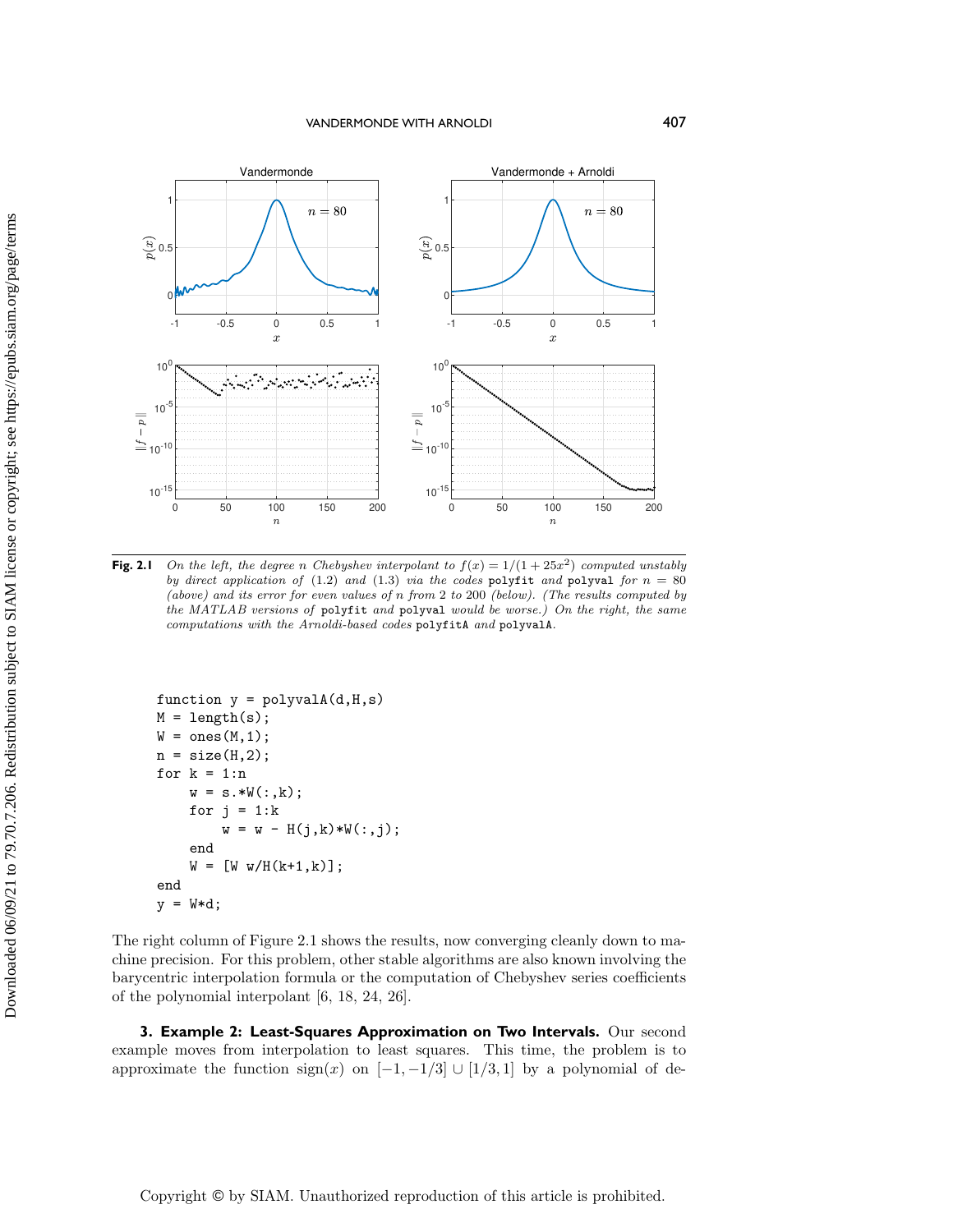<span id="page-3-1"></span>

**Fig. 3.1** Images as in Figure [2.1](#page-2-0), but now for a least-squares problem: polynomial fitting to  $sign(x)$ on 500 equispaced points in each of the two intervals  $[-1, -1/3]$  and  $[1/3, 1]$ . The unstable algorithm stagnates at 5 digits of accuracy, which is enough that, to the eye, the computation appears successful.

gree n. We discretize the domain by 500 equispaced points in each interval and call polyfit/polyval and polyfitA/polyvalA to compute least-squares fits. Here, as in most of our examples, we are working on discrete sets chosen to have enough points to approximate a continuum effectively. (If 500 is increased to 5000, the results look the same.) There are interesting and important questions associated with how to optimize such discretizations, which generally involves clustering of sample points near endpoints and corners, but we do not discuss such matters in this paper.

The computed results are displayed in Figure [3.1](#page-3-1) in the same pattern as in Figure [2.1,](#page-2-0) again revealing a great disparity between algorithms. A new feature, however, is that the error with  $\texttt{polyfit/polyval}$  now goes down to order  $O(10^{-5})$  before stagnating at that level. Ill-conditioned least-squares computations, at least as carried out by the MATLAB backslash command, are often sufficiently regularized that the results may look very good in the "eyeball norm." For some purposes, this may be all the accuracy one needs, but the figure shows that it falls far short of what is achievable.

<span id="page-3-0"></span>**4. Vandermonde with Arnoldi.** We now explain the Vandermonde with Arnoldi algorithm.

<span id="page-3-2"></span>First, a word about Vandermonde without Arnoldi, which solves the equation

$$
(4.1) \t\t Ac \approx f.
$$

When the code **polyfit** of section [2](#page-1-1) is executed, exactly what happens depends on what lies behind the backslash operator—which in the world of MATLAB is a timedependent business. If  $A$  is rectangular, the algorithm will probably be some variant of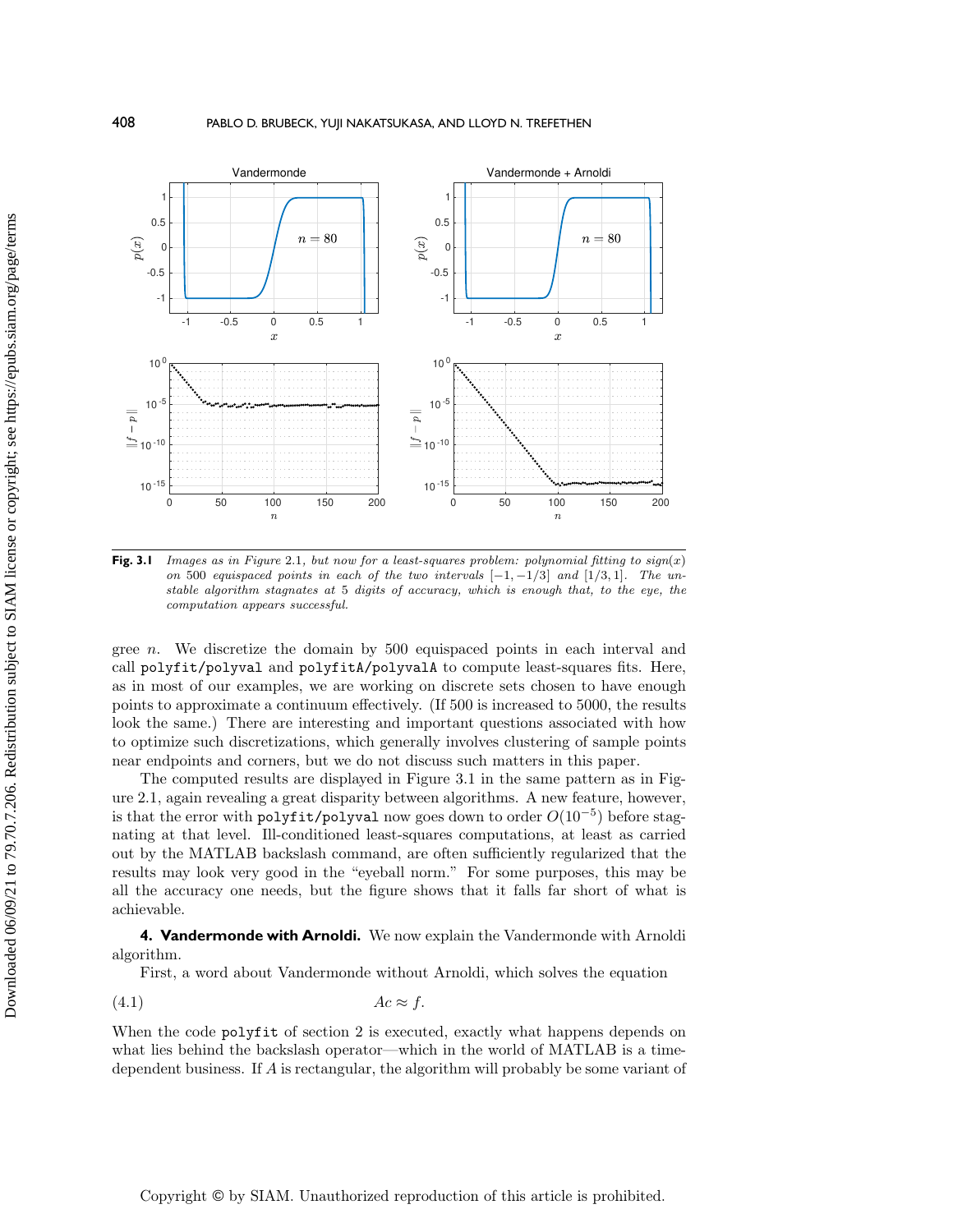QR factorization, with regularizing effects as just mentioned (see [\[1\]](#page-9-2) and also Remark 2.5 of [\[3\]](#page-9-3)). If A is square, the algorithm will probably be Gaussian elimination with partial pivoting.

The introduction of Arnoldi orthogonalization follows a standard idea in the area of Krylov matrix iterations [\[13\]](#page-9-4). The columns  $1, x, x^2, \ldots$  of [\(1.2\)](#page-0-0) can be regarded as vectors  $q_0, Xq_0, X^2q_0, \ldots$ , where  $q_0 = (1, \ldots, 1)^T$  and  $X = diag(x_1, \ldots, x_m)$ . In the Arnoldi process, rather than computing these vectors as written and then orthogonalizing the result in a QR factorization, one orthogonalizes at each step to obtain a sequence of orthogonal vectors  $q_0, q_1, q_2, \ldots$  spanning the same spaces. The code polyfitA does this in a standard fashion, its only unusual feature being that  $q_k$  is normalized to have 2-norm  $m^{1/2}$  rather than 1, so that the entries individually are of scale 1 (a matter of convenience). After *n* steps, orthogonal vectors  $q_0, \ldots, q_n$  and an  $(n + 1) \times n$  upper-Hessenberg matrix H have been computed such that

$$
(4.2) \t\t XQ_{-} = QH,
$$

where Q is the  $m \times (n+ 1)$  matrix with columns  $q_0, \ldots, q_n$  and  $Q_-$  is the same matrix without the final column. Equation  $(4.1)$  is now solved in its equivalent form

$$
(4.3) \t Qd \approx f,
$$

and the resulting  $Qd$  is the m-vector of values  $p(x_i)$  for the same polynomial p of degree n. The coefficient vectors in the two different representations are related mathematically by

$$
(4.4) \t\t d = Rc,
$$

where  $R = Q^T A/m$  is the upper-triangular matrix such that  $A = QR$ .

In the usual Arnoldi application, further operations would now be carried out on  $Q$  and  $H$  for purposes such as estimating eigenvalues or solving systems of equations. For us, however, all that matters is the matrix H. The entries of column  $k + 1$  of H are the coefficients employed by **polyfitA** to orthogonalize  $Xq_k$  against  $q_0, \ldots, q_k$ . In polyvalA, the same operations are applied with a new operator  $S = diag(s_1, \ldots, s_M)$ in place of the original  $X = diag(x_1, \ldots, x_m)$ . We call the resulting matrices  $W_{-}$  and W, satisfying

$$
(4.5) \tSW = WH.
$$

Note that the columns of  $W_{-}$  and  $W$  are not orthogonal, merely (in many cases) approximately so. If  $Wd$  is now computed, the result is the M-vector of values  $p(s_i)$ .

All this is closely related to orthogonal polynomials, where the Arnoldi process is known as Stieltjes orthogonalization  $[9, 11, 12, 17, 24]$  $[9, 11, 12, 17, 24]$  $[9, 11, 12, 17, 24]$  $[9, 11, 12, 17, 24]$  $[9, 11, 12, 17, 24]$ . The entries of H are the recurrence coefficients for a sequence of polynomials orthogonal with respect to the uniform discrete measure on  $\{x_1, \ldots, x_m\}$ . If x is a discretization of a real or complex set  $\Gamma$ , they can be expected to approximate the recurrence coefficients for orthogonal polynomials defined by a continuous inner product on  $\Gamma$ . This is what makes the Vandermonde with Arnoldi algorithm so effective: it is constructing an approximation to orthogonal polynomials, hence a well-conditioned basis. The ill-conditioning of the Vandermonde basis, by contrast, has an elementary explanation in cases where the points  $x_j$  are unequal in size. If  $|x_j|$  varies with j, then the powers  $|x_j^k|$  vary exponentially. This means that function information associated with smaller values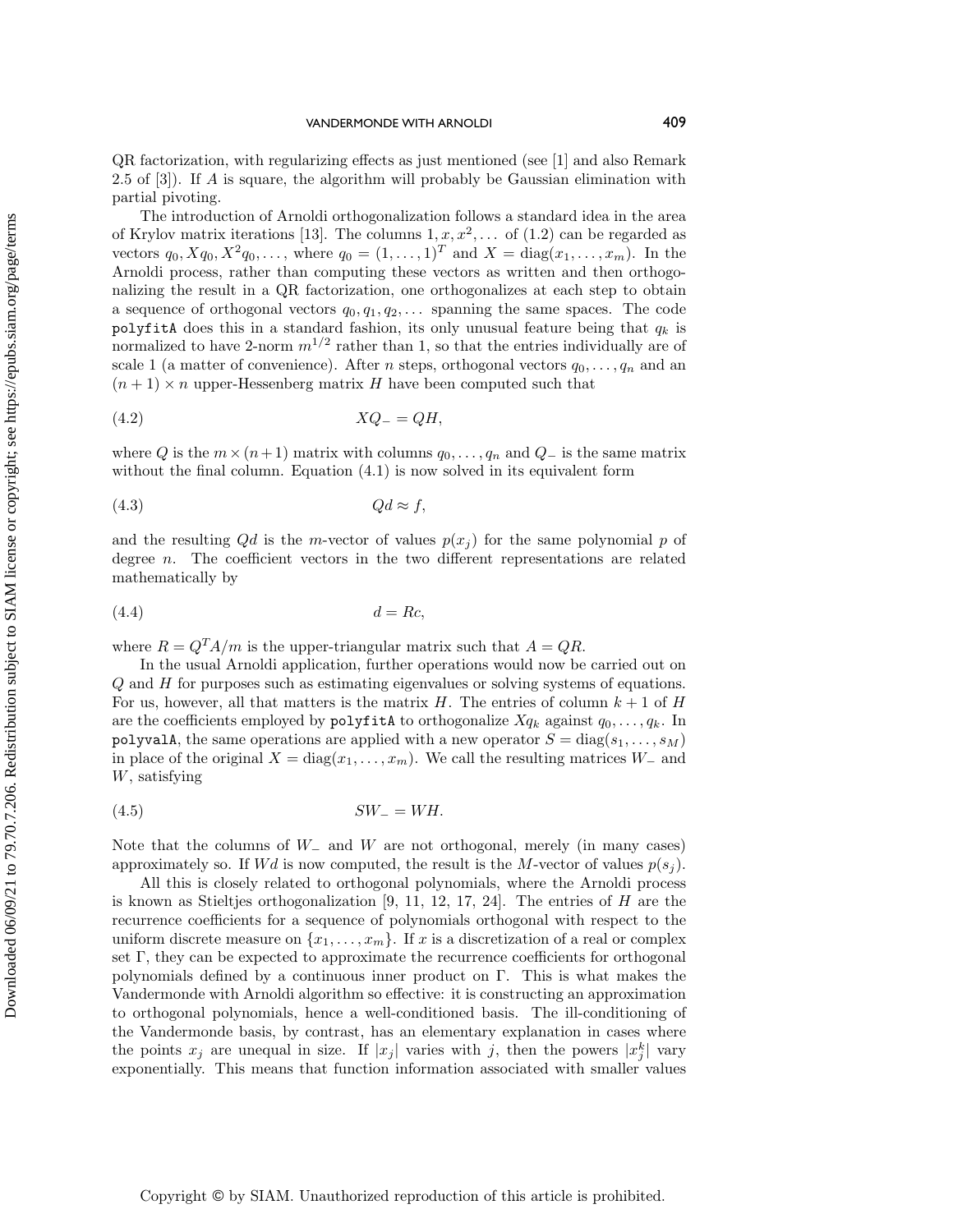of  $x_j$  will only be resolvable through exponentially large expansion coefficients, and accuracy will quickly be lost in floating point arithmetic. The wiggles for  $|x| \approx 1$ in the first image of Figure [2.1,](#page-2-0) for example, are the result of exponentially large coefficients of terms  $x^k$  being required in an attempt to resolve the function for values  $|x| < 1.$ 

Like polyfit, polyfitA requires  $O(mn^2)$  operations, though with a larger constant. Subsequent evaluations, however, cost just  $O(Mn)$  operations with polyval but  $O(Mn^2)$  with polyvalA.

Note that since the columns of Q are orthogonal with norm  $m^{1/2}$ , the last line of polyfitA could be replaced by  $d = Q'*f/m$ , a mathematically equivalent operation involving just  $O(mn)$  instead of  $O(mn^2)$  operations. We have not done this since experiments indicate that accuracy is impaired. (On the other hand, this becomes an extremely stable alternative if each column of Q is computed with not just one but two rounds of orthogonalization against previous columns.)

If the numbers  $x_j$  are real, then X is real symmetric and the recurrence reduces to three terms at each step: H is tridiagonal and Arnoldi is equivalent to Lanczos [\[13\]](#page-9-4). In principle, this could reduce the operation counts to  $O(mn)$  for polyfitA (less than for polyfit!) and  $O(Mn)$  for polyvalA. There are probably applications for which it would be worthwhile to exploit this structure, but there is a risk of reduced accuracy since the columns of V computed numerically may lose orthogonality.

**5. Example 3: Fourier Extension.** Our third example comes from [\[1\]](#page-9-2). Suppose we wish to approximate  $f(x) = 1/(10-9x)$  over the interval  $[-1,1]$  using Fourier series scaled to the larger interval  $[-2, 2]$ :

$$
f(x) \approx \sum_{k=-n}^{n} c_k e^{ik\pi x/2}
$$

.

.

Since f is real, the coefficients will satisfy  $c_{-k} = \overline{c}_k$ , and we can write (with a revised definition of  $c_k$ )

$$
f(x) \approx \text{Re}\Bigl(\sum_{k=0}^n c_k e^{ik\pi x/2}\Bigr)
$$

This one-dimensional problem is a model of Fourier extensions in higher dimensions, which can be used to approximate functions on irregular domains by embedding them in boxes. The difficulty is that the bases are exponentially ill-conditioned.

The Vandermonde structure is revealed if we define  $z = e^{i\pi x/2}$ , giving

(5.1) 
$$
f(x) \approx \text{Re}\Big(\sum_{k=0}^{n} c_k z^k\Big),
$$

or with  $c_k = a_k + ib_k$ ,

<span id="page-5-0"></span>(5.2) 
$$
f(z) \approx \sum_{k=0}^{n} (a_k \operatorname{Re} z^k - b_k \operatorname{Im} z^k).
$$

Our aim is to find coefficients  $\{ a_k\}$  and  $\{ b_k\}$  such that [\(5.2\)](#page-5-0) is satisfied in the leastsquares sense in a set of m points on  $\Gamma$ , the right half of the unit circle, with  $m \gg$  $2n+1$ . We use 1000 points on  $\Gamma$  clustered at the endpoints in a Chebyshev distribution.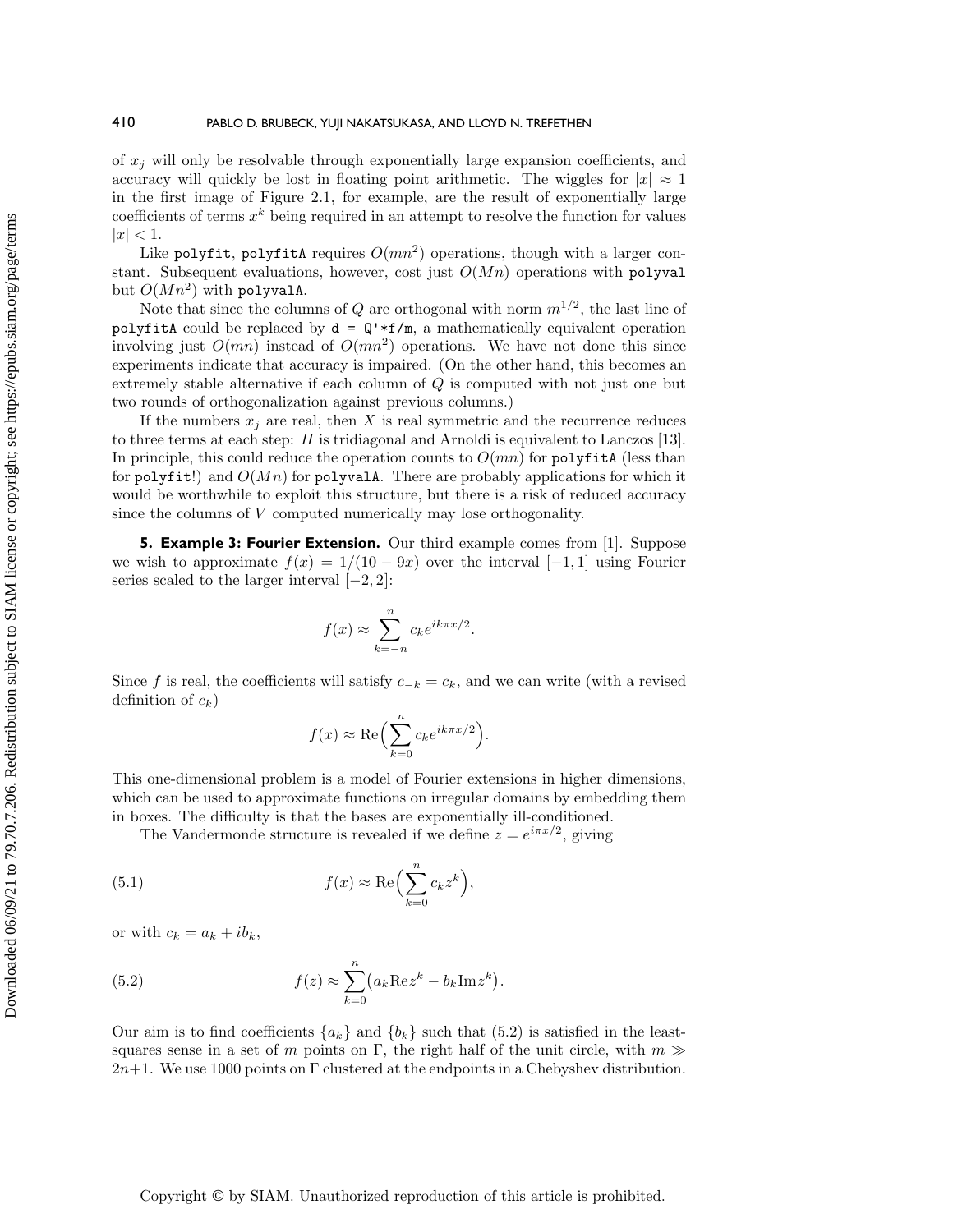<span id="page-6-0"></span>

**Fig. 5.1** A Fourier extension example from [\[1\]](#page-9-2), with  $f(x) = 1/(10-9x)$  approximated over  $[-1,1]$ by Fourier series scaled to the larger interval  $[-2, 2]$ . This is equivalent to approximation by powers  $z^k$  over just half of the unit circle, leading to exponential ill-conditioning of the Vandermonde matrix.

The calculation is done by modifying [\(1.2\)](#page-0-0) to the form

<span id="page-6-1"></span>
$$
(5.3) \qquad \text{Re}\begin{pmatrix} 1 & \cdots & z_1^n \\ 1 & \cdots & z_2^n \\ \vdots & & \vdots \\ 1 & \cdots & z_m^n \end{pmatrix} \begin{pmatrix} a_0 \\ \vdots \\ a_n \end{pmatrix} - \text{Im}\begin{pmatrix} z_1 & \cdots & z_1^n \\ z_2 & \cdots & z_2^n \\ \vdots & & \vdots \\ z_m & \cdots & z_m^n \end{pmatrix} \begin{pmatrix} b_1 \\ \vdots \\ b_n \end{pmatrix} \approx \begin{pmatrix} f_1 \\ f_2 \\ \vdots \\ f_m \end{pmatrix}.
$$

In polyfit, the final line is changed to

$$
c = [real(A) image(A(:,2:n+1))] \ f;
$$
  

$$
c = c(1:n+1) - 1i*[0; c(n+2:2*n+1)];
$$

and similarly in polyfitA with d and Q in place of c and A. We also now take the real parts of the results computed by polyval and polyvalA.

Figure [5.1](#page-6-0) shows results in the same format as the previous two examples. The function being approximated,  $f(x) = 1/(10-9x)$ , has a pole in  $[-2,2]$ , a situation representative of applications of Fourier extension in cases where one cannot assume analyticity beyond the boundary of the approximation domain. The Fourier extension appears to converge root-exponentially when implemented with polyfit and polyval; compare Figure 5 of [\[1\]](#page-9-2). With polyfitA and polyvalA, it converges exponentially. We note that the success of this computation, and its close relationship with the previous example after the change of variables  $z = e^{i\pi x/2}$ , suggest that in the end there may not be much practical difference between Fourier extensions and approximations by ordinary algebraic polynomials.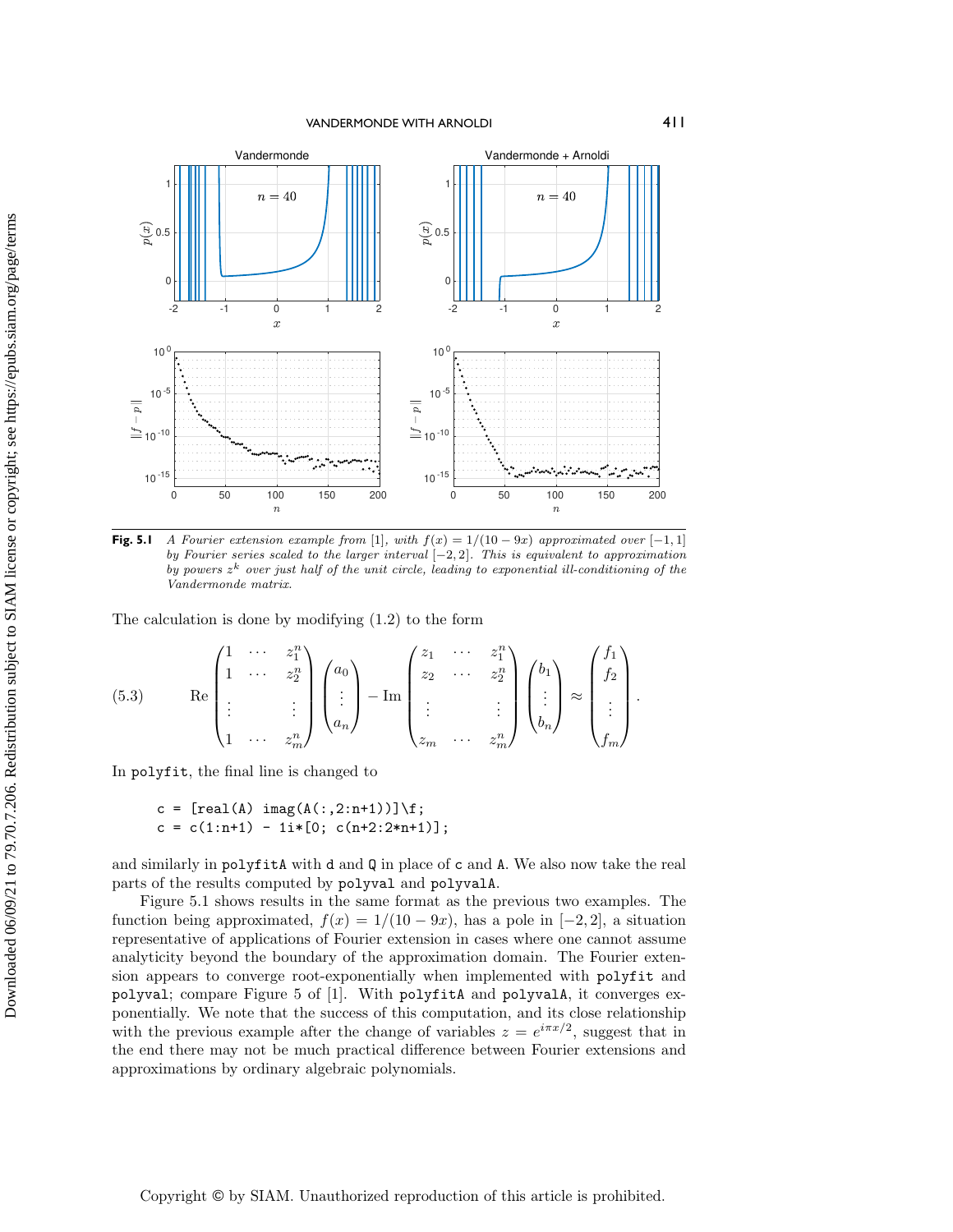## 412 PABLO D. BRUBECK, YUJI NAKATSUKASA, AND LLOYD N. TREFETHEN

**6. Example 4: Laplace Equation and Conformal Mapping.** Our final example concerns the solution of the 2D Laplace equation by approximation of the solution by the real part of a complex polynomial [\[27\]](#page-10-2). To illustrate, let  $\Omega$  be the region bounded by a Jordan curve  $\Gamma$  in the complex plane enclosing the point 0, and let g be the unique analytic function that maps  $\Omega$  conformally onto the unit disk with  $g(0) = 0$ and  $g'(0) > 0$ . We can write

<span id="page-7-1"></span>(6.1) 
$$
g(z) = ze^{h(z)} = ze^{u(z) + iv(z)},
$$

where  $h(z) = u(z) + iv(z)$  is an analytic function with  $\text{Im } h(0) = 0$ . Since  $|g(z)| = 1$ for  $z \in \Gamma$ , we have  $|h(z)| = -\log(|z|)$  for  $z \in \Gamma$ , that is,

<span id="page-7-0"></span>(6.2) 
$$
u(z) = -\log(|z|), \quad z \in \Gamma.
$$

Thus the conformal mapping problem reduces to a Laplace problem: find a harmonic function u in  $\Omega$  satisfying the boundary condition [\(6.2\)](#page-7-0), let v be its harmonic conjugate with  $v(0) = 0$ , and then g is given by [\(6.1\)](#page-7-1). Following [\[28,](#page-10-3) sect. 2], we compute h by approximating it by a polynomial,

(6.3) 
$$
h(z) \approx \sum_{k=0}^{n} c_k z^k,
$$

or, if  $c_k = a_k + ib_k$ ,

<span id="page-7-3"></span>(6.4) 
$$
u(z) \approx \sum_{k=0}^{n} (a_k \operatorname{Re} z^k - b_k \operatorname{Im} z^k), \quad v(z) \approx \sum_{k=1}^{n} (b_k \operatorname{Re} z^k + a_k \operatorname{Im} z^k).
$$

We find coefficients  $\{a_k\}$  and  $\{b_k\}$  such that [\(6.2\)](#page-7-0) is satisfied in the least-squares sense in a set of m points on  $\Gamma$  with  $m \gg 2n + 1$ . This is done by again solving [\(5.3\)](#page-6-1).

Figure [6.1](#page-7-2) shows the result of such a computation involving a blob-shaped region  $\Omega$ . The Vandermonde solution quickly stagnates, whereas Vandermonde with Arnoldi

<span id="page-7-2"></span>

Fig. 6.1 Conformal mapping of a blob onto the unit disk by the polynomial expansion method of  $(6.1)$ - $(6.4)$ . The two upper-right images correspond to  $n = 200$ .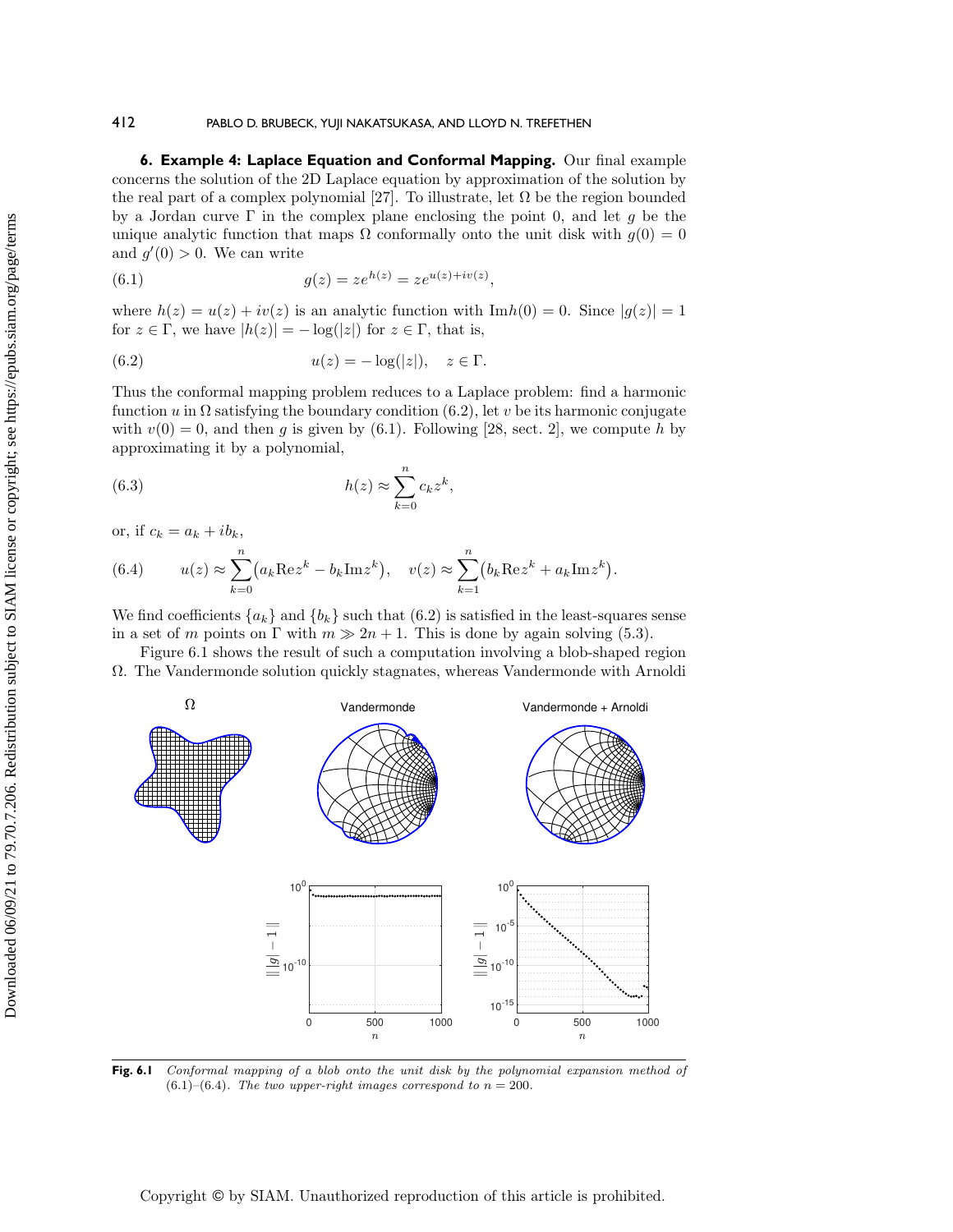is successful. In this example, as in the others, we have been careful to choose variables x and z with maximum absolute value equal to 1 so that the columns of the matrices [\(1.2\)](#page-0-0) and [\(5.3\)](#page-6-1) are uniformly scaled. Without such scaling, the Vandermonde approach without Arnoldi orthogonalization fails more dramatically, but that would perhaps be an unfair comparison.

**7. Discussion.** As we have mentioned, the combination of Vandermonde with Arnoldi is not new: this is the Stieltjes procedure in the theory of orthogonal polynomials, and its numerical advantages have been advocated at least as far back as Forsythe in 1957 [\[10\]](#page-9-9). The work of Stylianopoulos has focused particularly compellingly on the Arnoldi idea, which he backs up by stability estimates related to leading coefficients of orthogonal polynomials [\[16,](#page-9-10) [22,](#page-9-11) [23\]](#page-10-4). Among undoubtedly many other related publications we note [\[2,](#page-9-12) [7,](#page-9-13) [8,](#page-9-14) [15,](#page-9-15) [19,](#page-9-16) [21,](#page-9-17) [25,](#page-10-5) [29\]](#page-10-6). Themes of these works include discrete and continuous orthogonal polynomials on the real line and in the complex plane, quadrature formulas, and the exploitation of three-term recurrence relations where possible. (Bergman polynomials are defined by orthogonality with respect to area measure and  $Szeg\mathcal{O}$  polynomials by orthogonality over subsets of the unit circle.) However, the emphasis in the literature is often on the construction of orthogonal polynomials on a continuous domain as an end in itself. In this note we have aimed to show that, instead, discrete orthogonal polynomials can be calculated on the fly as a means to enable further computations. They are only approximately orthogonal on a continuum, but in a numerical application, this is all one needs.

There is an interesting literature on Vandermonde matrices, which are always exponentially ill-conditioned unless the nodes are uniformly distributed on the unit circle as in the well-known case of the fast Fourier transform matrix [\[4,](#page-9-18) [5,](#page-9-19) [20\]](#page-9-20). The method presented here bypasses this discussion, since it bypasses the use of Vandermonde matrices.

For the specific application of polynomial interpolation, we have not found the Vandermonde with Arnoldi technique in the literature. Here the use of the barycentric formula is the established stable technique  $[6, 18]$  $[6, 18]$ , as mentioned at the end of section [2.](#page-1-1)

Perhaps most important is the rectangular case, the problem of least-squares fitting with an ill-conditioned basis. As emphasized by Adcock and Huybrechs [\[1\]](#page-9-2), problems of this nature are widespread. Our own awareness of the importance of Arnoldi orthogonalization came through the development of ``lightning solvers"" for the Laplace equation. Here a polynomial term plays just a supporting role in the computation, and in writing [\[14\]](#page-9-21) we did not recognize that our computations were sometimes stagnating because this term was being treated by Vandermonde without Arnoldi. The laplace code subsequently made available at [people.maths.ox.ac.uk/trefethen/](http://people.maths.ox.ac.uk/trefethen/) remedies the problem by including Arnoldi orthogonalization, as does the newly introduced Chebfun code conformal $(\ldots,$ 'poly').

Arnoldi stabilization of Vandermonde computations has many applications beyond those we have illustrated of interpolation, least-squares fitting, Fourier extension, and solution of the Laplace equation. In work not yet published, we have applied these ideas to the biharmonic equation for problems of Stokes flow, where Hermite (confluent) interpolation conditions arise in connection with Neumann boundary conditions; to multivariate polynomial and Fourier approximation on arbitrary domains; and to computation of minimal polynomials on complex sets defined by the minimax rather than least-squares criterion via Lawson iteration (iteratively reweighted least squares), a problem related to the computation of capacities. Other extensions under consideration involve the Laplace eigenvalue problem and the Helmholtz equation,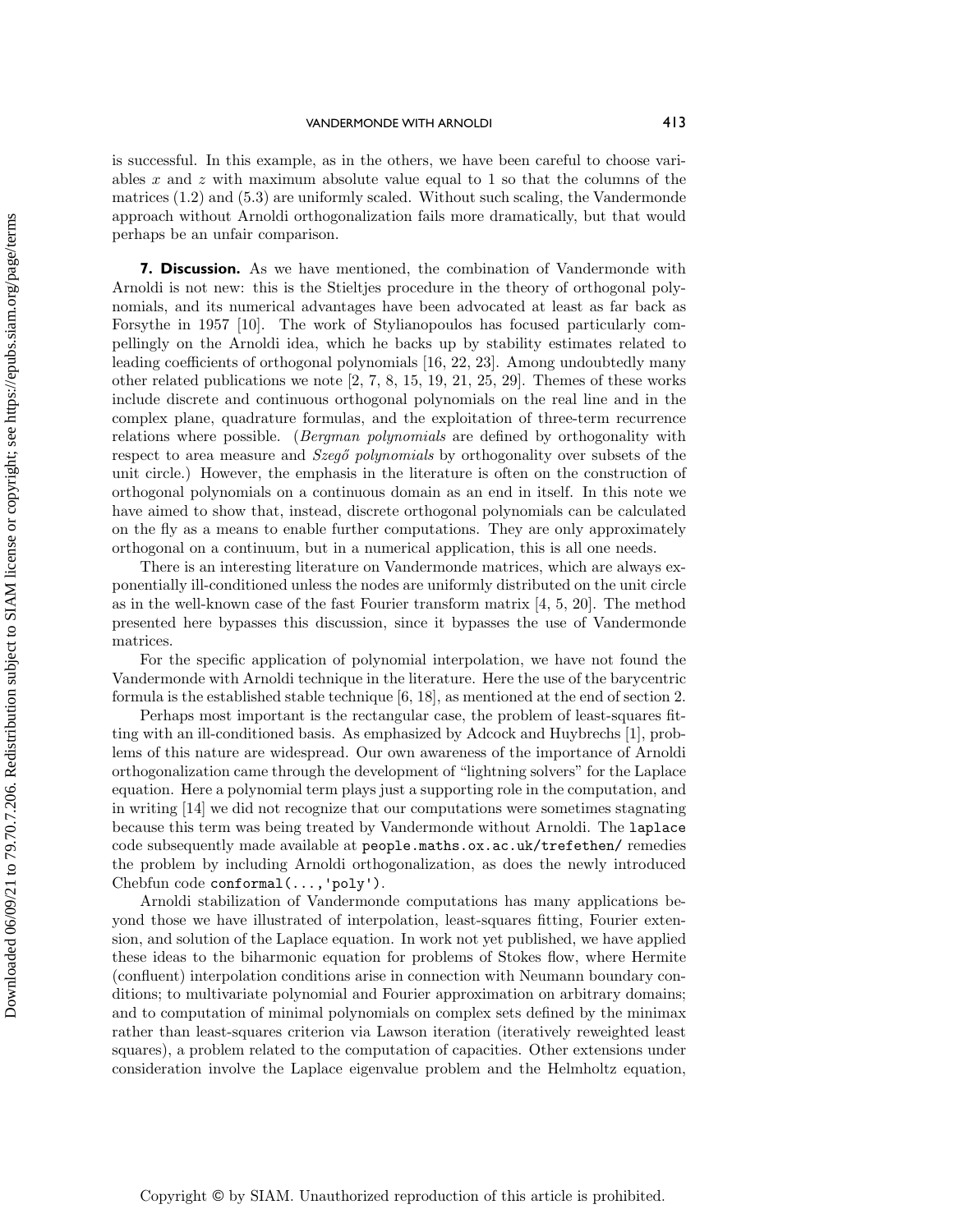### 414 PABLO D. BRUBECK, YUJI NAKATSUKASA, AND LLOYD N. TREFETHEN

cases where the successive powers of a variable give way to a sequence of Hankel functions. In any application where a matrix of Vandermonde or closely related form may appear, it seems likely that introducing Arnoldi orthogonalization may be a good idea.

**Acknowledgments.** We thank Bernd Beckermann, Jean-Paul Berrut, Timo Betcke, Amit Hochman, Lyle Ramshaw, Lothar Reichel, and Olivier Sète for helpful comments.

#### **REFERENCES**

- <span id="page-9-2"></span>[1] B. ADCOCK AND D. HUYBRECHS, Frames and numerical approximation, SIAM Rev., 61 (2019), pp. 443--473, [https://doi.org/10.1137/17M1114697.](https://doi.org/10.1137/17M1114697) (Cited on pp. 409, 410, 411, 413)
- <span id="page-9-12"></span>[2] A. P. AUSTIN, M. KRISHNAMOORTHY, S. LEYFFER, S. MRENNA, J. MÜLLER, AND H. SCHULZ, Practical algorithms for multivariate rational approximation, Comput. Phys. Commun., 261 (2021), art. 107663. (Cited on p. 413)
- <span id="page-9-3"></span>[3] A. H. BARNETT, G. R. MARPLE, S. VEERAPENENI, AND L. ZHAO, A unified integral equation scheme for doubly periodic Laplace and Stokes boundary value problems in two dimensions, Comm. Pure Appl. Math., 71 (2018), pp. 2334-2380. (Cited on p. 409)
- <span id="page-9-18"></span>[4] B. Beckermann, The condition number of real Vandermonde, Krylov and positive definite Hankel matrices, Numer. Math., 85 (2000), pp. 553-577. (Cited on p. 413)
- <span id="page-9-19"></span>[5] B. BECKERMANN, G. H. GOLUB, AND G. LABAHN, On the numerical condition of a generalized Hankel eigenvalue problem, Numer. Math., 106 (2007), pp. 41-68. (Cited on p. 413)
- <span id="page-9-0"></span>J.-P. BERRUT AND L. N. TREFETHEN, Barycentric Lagrange interpolation, SIAM Rev., 46  $(2004)$ , pp. 501-517, [https://doi.org/10.1137/S0036144502417715.](https://doi.org/10.1137/S0036144502417715) (Cited on pp. 407, 413)
- <span id="page-9-13"></span>[7] T. Betcke, The generalized singular value decomposition and the method of particular solutions, SIAM J. Sci. Comput., 30 (2008), pp. 1278-1295, [https://doi.org/10.1137/](https://doi.org/10.1137/060651057) [060651057.](https://doi.org/10.1137/060651057) (Cited on p. 413)
- <span id="page-9-14"></span>[8] Å. BJÖRCK AND V. PEREYRA, Solution of Vandermonde systems of equations, Math. Comp., 24 (1970), pp. 893--903. (Cited on p. 413)
- <span id="page-9-5"></span>[9] P. J. Davis, Interpolation and Approximation, Dover, 1975. (Cited on p. 409)
- <span id="page-9-9"></span>[10] G. E. Forsythe, Generation and use of orthogonal polynomials for data-fitting with a digital computer, J. Soc. Indust. Appl. Math., 5 (1957), pp. 74-88, [https://doi.org/10.1137/](https://doi.org/10.1137/0105007) [0105007.](https://doi.org/10.1137/0105007) (Cited on p. 413)
- <span id="page-9-6"></span>[11] D. GAIER, Lectures on Complex Approximation, Birkhäuser, 1987. (Cited on p. 409)
- <span id="page-9-7"></span>[12] W. Gautschi, Orthogonal Polynomials: Computation and Approximation, Oxford University Press, 2004. (Cited on p. 409)
- <span id="page-9-4"></span>[13] G. H. GOLUB AND C. F. VAN LOAN, *Matrix Computations*, 4th ed., Johns Hopkins University Press, 2013. (Cited on pp. 409, 410)
- <span id="page-9-21"></span>[14] A. GOPAL AND L. N. TREFETHEN, Solving Laplace problems with corner singularities via rational functions, SIAM J. Numer. Anal., 57 (2019), pp. 2074--2094, [https://doi.org/10.1137/](https://doi.org/10.1137/19M125947X) [19M125947X.](https://doi.org/10.1137/19M125947X) (Cited on p. 413)
- <span id="page-9-15"></span>[15] W. B. GRAGG AND L. REICHEL, On the application of orthogonal polynomials to the iterative solution of linear systems of equations with indefinite or non-Hermitian matrices, Linear Algebra Appl., 88/89 (1987), pp. 349-371. (Cited on p. 413)
- <span id="page-9-10"></span>[16] B. GUSTAFSSON, M. PUTINAR, E. B. SAFF, AND N. STYLIANOPOULOS, Bergman polynomials on an archipelago: Estimates, zeros and shape reconstruction, Adv. Math., 222 (2009), pp. 1405--1460. (Cited on p. 413)
- <span id="page-9-8"></span>[17] P. Henrici, Applied and Computational Complex Analysis, Vol. 3, Wiley, 1986. (Cited on p. 409)
- <span id="page-9-1"></span>[18] N. J. Higham, The numerical stability of barycentric Lagrange interpolation, IMA J. Numer. Anal., 24 (2004), pp. 547-556. (Cited on pp. 407, 413)
- <span id="page-9-16"></span>[19] R. PACHÓN, P. GONNET, AND J. VAN DEUN, Fast and stable rational interpolation in roots of unity and Chebyshev points, SIAM J. Numer. Anal., 50 (2012), pp. 1713--1734, [https:](https://doi.org/10.1137/100797291) [//doi.org/10.1137/100797291.](https://doi.org/10.1137/100797291) (Cited on p. 413)
- <span id="page-9-20"></span>[20] V. Y. Pan, How bad are Vandermonde matrices?, SIAM J. Matrix Anal. Appl., 37 (2016), pp. 676--694, [https://doi.org/10.1137/15M1030170.](https://doi.org/10.1137/15M1030170) (Cited on p. 413)
- <span id="page-9-17"></span>[21] O. SETE AND J. LIESEN, Properties and examples of Faber-Walsh polynomials, Comput. Methods Funct. Theory, 17 (2017), pp. 151–177. (Cited on p. 413)
- <span id="page-9-11"></span>[22] N. STYLIANOPOULOS, An Arnoldi Gram-Schmidt Process and Hessenberg Matrices for Orthonormal Polynomials, slides from talk at Banff International Research Station, 2010,